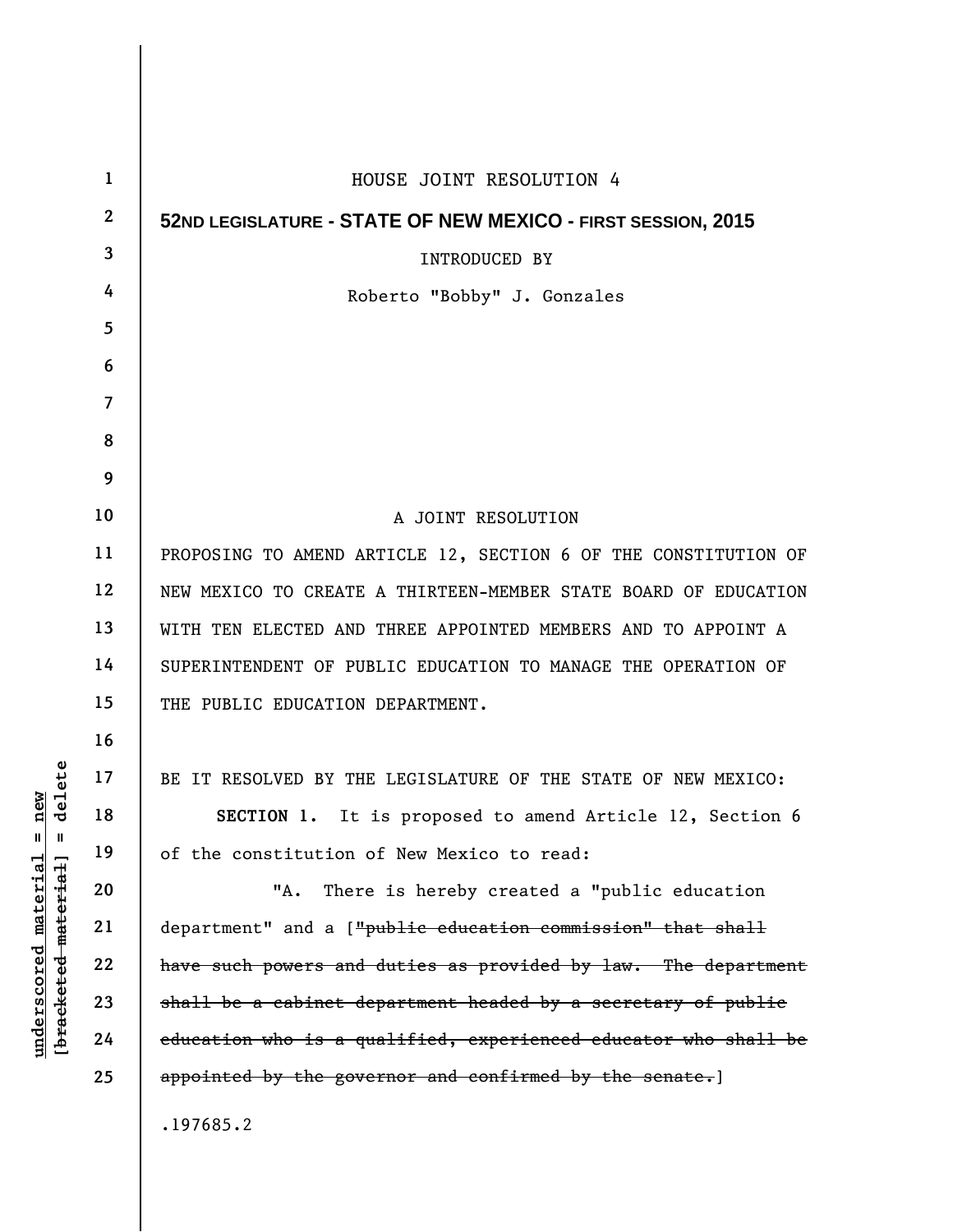**1 2 3 4 5 6 7 8 9**  thirteen-member "state board of education". The state board of education shall determine public school policy, distribute public school funds and control, manage and direct the public education department and the administration, operation and finance of public schools as provided by law. The state board of education shall appoint a superintendent of public education who is a qualified, experienced and licensed educational administrator to manage the public education department as directed by the state board of education.

**10 11 12 13 14 15 16 17**  B. Ten members of the [public] state board of education [commission] shall be elected for staggered terms of four years as provided by law. [Commission] Board members shall be residents of the [public] state board of education [commission] district from which they are elected. Change of residence of a [commission] board member to a place outside the district from which [he] the member was elected shall automatically terminate the term of that member.

C. Three members of the state board of education, one from each of the three congressional districts, shall be appointed by the governor, by and with the advice and consent of the senate, for staggered four-years terms as provided by law.

 $[G_r]$  D. The governor shall fill vacancies [on the commission] of elected members of the state board of education by appointment of a resident from the district in which the .197685.2  $- 2 -$ 

delete **[bracketed material] = delete**  $underscored material = new$ **underscored material = new**  $\mathbf{I}$ bracketed material

**23 24** 

**18** 

**19** 

**20** 

**21** 

**22** 

**25**